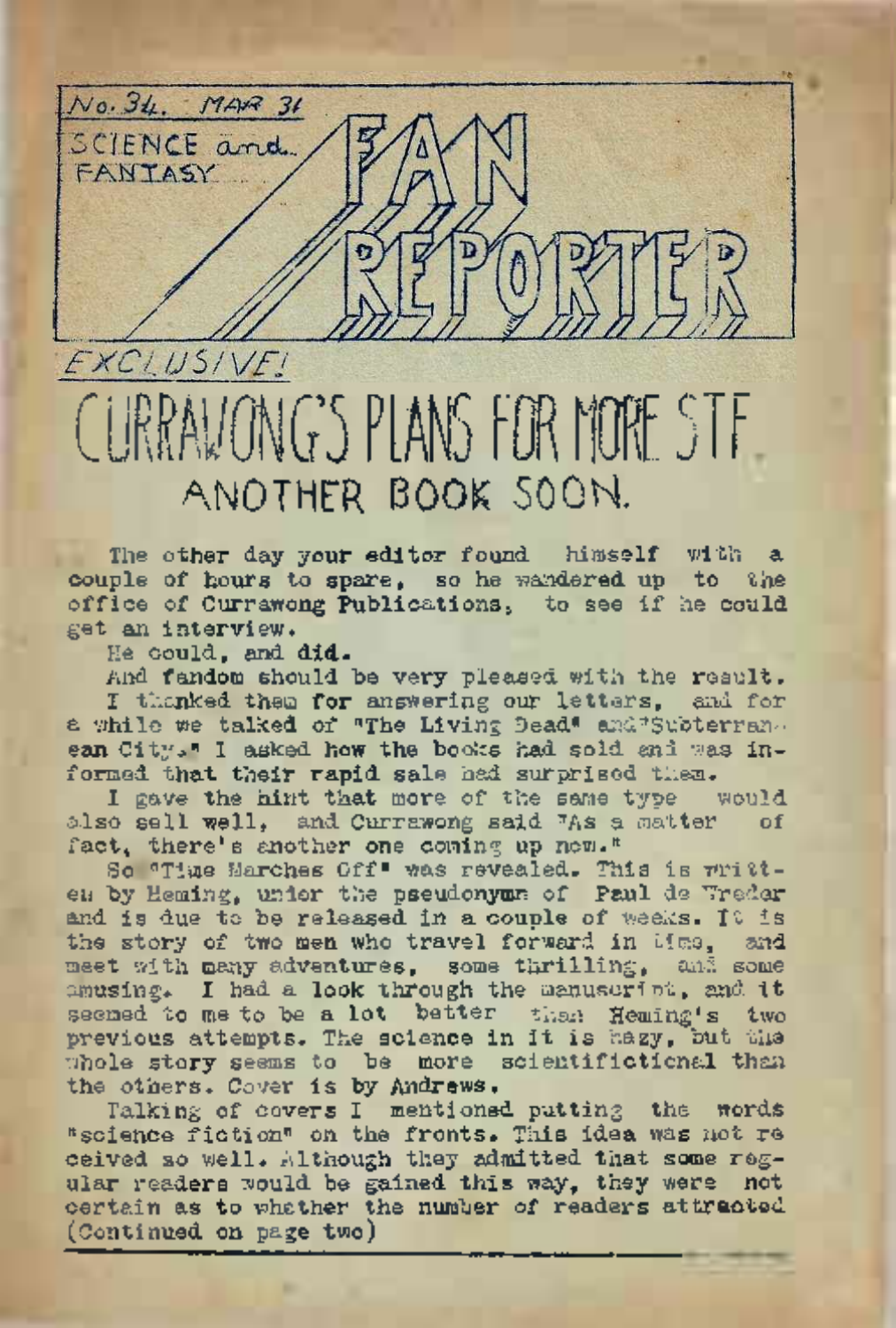PACE TWO INTERVIET (contd.) 3.F.F. RBPORTER.<br>CUHRAWOWO INTERVIET (contd.)

this way would make up for the number turned away by the subtitle. The risk of putting out such a book was too great, they thought. Still, no definite decision  $WAR = MAP$ 

On this subject, too, was the question of more science in the stories. Here again there was a doubt. They thought that a straight stf yarn would be a failure, hence the emphasis on adventure in their stories. But whilst they would not go from science-adventure to straight stf in one hop, they said they would consider gradually increasing the science content, until a limit was found. This is quite a reasonable idea, and it is to be hoped that it is carried out -. a Currawong said, we will have to educate the public to science fiction." ("here did they hear that?)

However, they are definitely in favour of the stf books in some form or other.As the first 2 have sold so well, they have decided to include a science-fiction book in each batch they bring out,as long as they sell, of course. And if they pick their stories well they should sell for a very long time.

They are certainly taking notice of the fans. An interplanetary story was suggested, because I thought it would suit Heming's style. They told Heming, who brounded to "look into it" although actually he was promised to "look into it" although actually he not too keen about it. (Thy, I could not find out.)

Currawong are also after suggestions. That they really want is the nucleus of a plot - the scientific basis on which the story itself will rest. So if you have any good ones, don't keep them secret.

To sum up, Currawong intend to publish at least one stf book each time,and perhaps tend more and more towards straight stf. Covers may (but do not count on it) get better. And finally,Currawong will listen to the fans, which is more than American pros do. They realise that they and the fans can help each other to a great extent. The fans should know this, too. Te have a wonderful chance here. We should not let it slip.

Lastly, by what I have seen of it "Time Marches Off" should be a "must read" for every fan. To interstate fans who cannot get copies, and want some, write NOW to me, and when the book comes out I will send<br>them down. Enclose the money (sixpence each, postthem down. Enclose the money (sixpence sach, free) with your letter. And remember, it is an excellent book to send overseas in exchange for American magazines•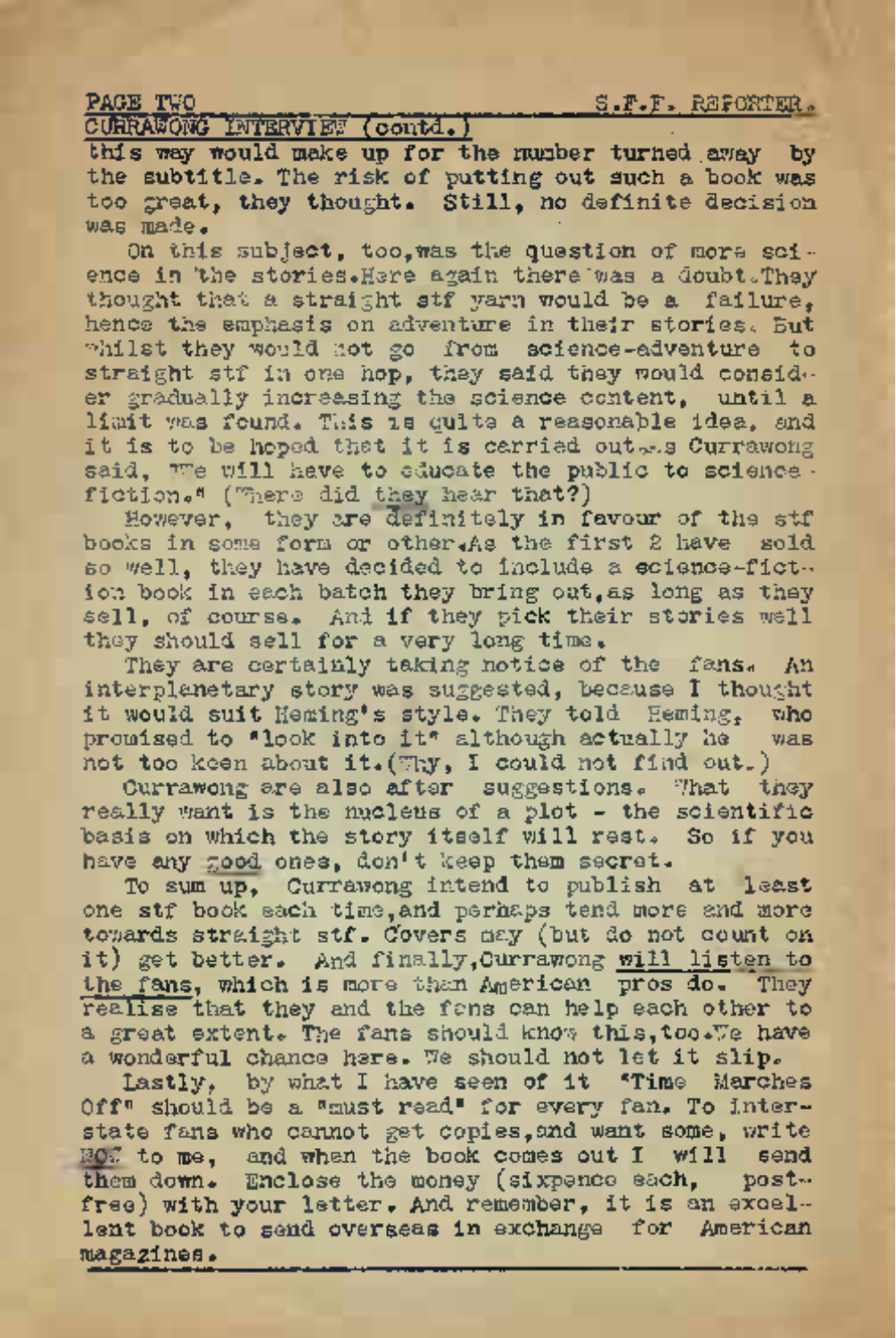### S.F.F. REPORTER. \_\_\_\_\_\_\_\_\_\_\_\_\_\_\_\_\_\_\_\_\_\_\_\_\_\_ PAGE THREE.

# FSS NEUS.

# THREE AT MEETING

The rain was not the only thing to make a record last Friday night. The FSS also made one, by holding its smallest meeting ever. Three members were present for the meeting. Mombers Eric and Ted Russell, and guest Stephen Cooper did not turn up, and only Colin Roden, Vol Molesworth and Graham Stone were present.

Notwithstanding the small attendance. several club items were decided. The revised set of rules was passed, and a letter drawn up to send' to Currawong Publications.

# FFA.

The FSS will try and get back the records of the FFA,for safe keeping until someone else is empowered to keep them. After the records are secure, notices will be sent to all members asking for suggestions as to what should be done, the club will put into operat ion the most favoured. then leave the Federation to the control of its members.

**GUIZ COMPETITION** 

The FSS is soon to have its first club competition<br>being a series of competitive quizzes, with the it being a series of competitive quizzes, with prize of a five-shilling str book at the end.

The competition will extend ever five meetings. At each meeting; one member will conduct the quiz, dropping out of the scoring for that meeting.So each member will answer four quizzes, and ask one. Pwenty five points are allotted to each quiz, thus the mazimum point score for a member is 100.-

Various rules have been drawn up to keep the questions within reason Any member asking a question that no one can answer loses one point from his score, so extra-difficult questions should not crop up too often.

Prize is an st: book valued at about five shillings. Winner will be allowed to pick his own book.

The competition will probably start at the meeting after next. The small attendance at the last meeting caused the holdup. as all the details could not be arranged